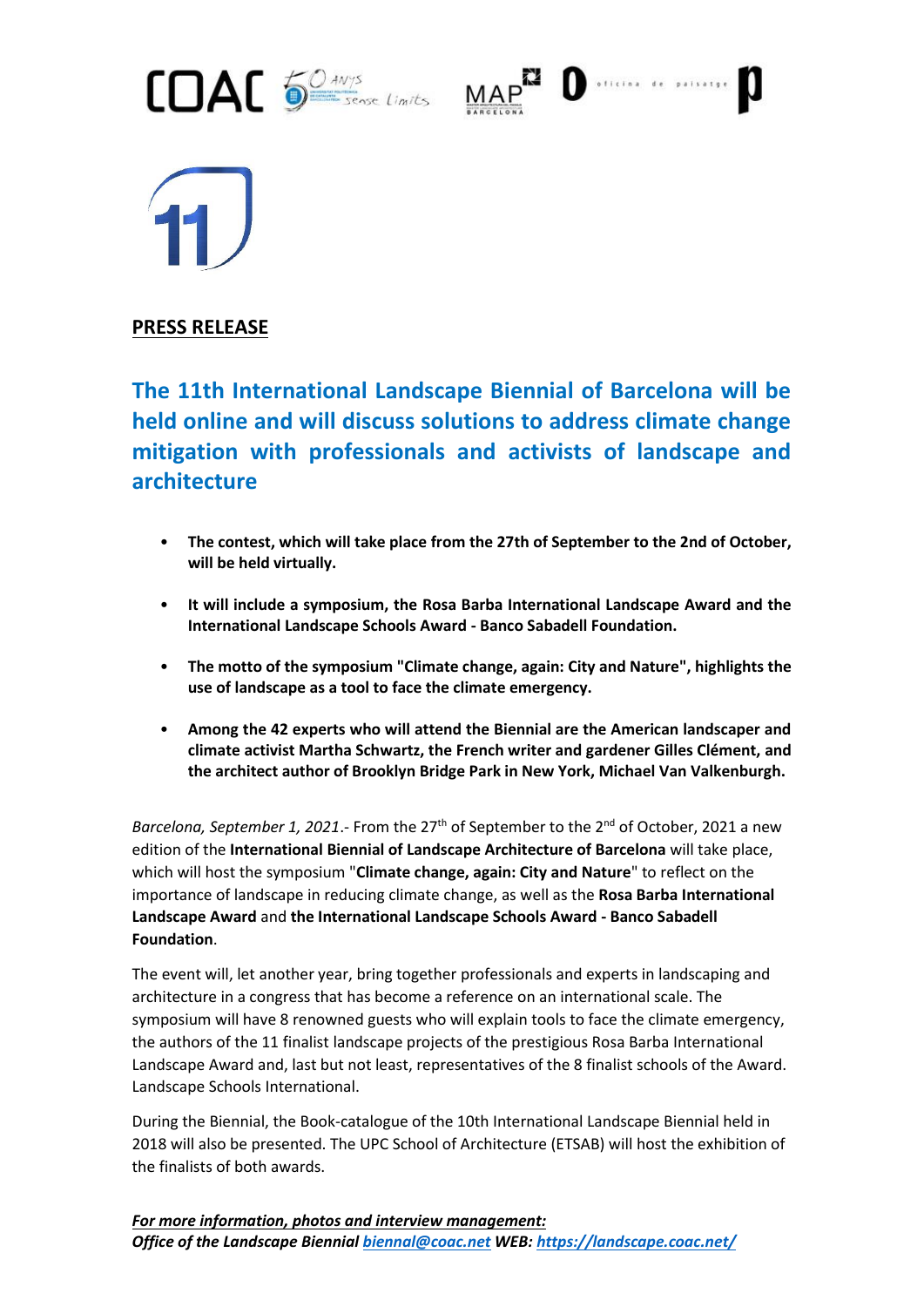



Given the context of the pandemic caused by Covid19, this edition of the Biennial will be held online, with the exception of the opening and closing ceremony, which will take place at the COAC and the Palau de la Música respectively.

The **11th International Biennial of Landscape Architecture of Barcelona** is organized by the Association of Architects of Catalonia and the Polytechnic University of Catalonia, and has the institutional support of the Barcelona Metropolitan Area, the Barcelona City Council, the Barcelona Provincial Council, the collaboration of Banco Sabadell Foundation, and the collaboration of the ISUF Congress, the International Federation of Landscape Architects (IFLA), the International Federation of Landscape Architects of Europe (IFLA Europe) and the New European Bauhaus.

## **The Symposium: a showcase of the best landscape projects and the presence of experts from the sector**

One more year, the Biennial invites us to address a current issue as a contribution to the public debate to solve society's problems from the perspective of the landscape. This year the motto of the Biennial symposium is "Climate change, again: City and Nature". The finalists of the two prizes awarded by the Biennial also participate in the Symposium: Rosa Barba (professionals) and Schools (architecture universities). In total, 43 speakers are expected to participate for 30 hours online. The **8 invited experts** of the Symposium are:

- **EXECUTE: Martha Schwartz. Landscape architect, urban planner, climate activist and professor at Harvard University Graduate School of Design.**
- **Colleen Mercer Clarke. Landscape architect and coastal ecologist.**
- ▪ **Karin Helms. Landscape architect, biologist and professor at the Oslo School of Architecture and Design. She incorporates participation to perform in great cultural landscapes. President of IFLA Europe.**
- ! **Maguelonne Déjeant-Pons. Executive Secretary of the European Landscape Convention of the Council of Europe.**
- ! **Li Xiong. Professor and Vice President of Beijing Forestry University and member of the China Expert Committee on Landscape Architecture.**
- ! **Gilles Clément. Horticultural engineer, landscape architect, writer, gardener and professor at the National Superior School of the Country of Versailles.**

As local institutional representatives, the symposium will feature:

- **Xavier Matilla. Chief Architect of the Barcelona City Council.**
- **Ramon Torra. Architect and manager of the Metropolitan Area of Barcelona.**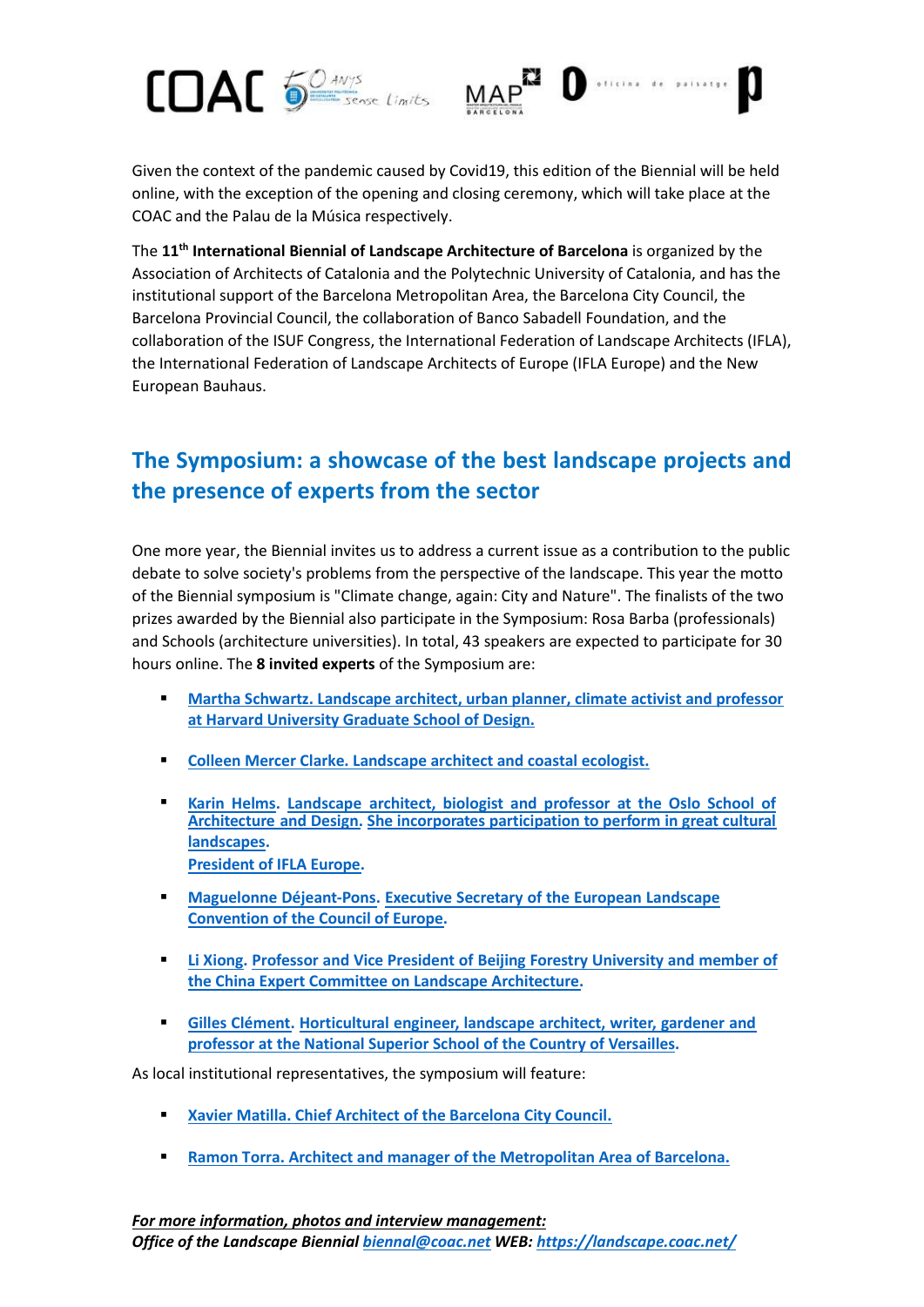



0

**[Check here the complete program of the XI International](https://landscape.coac.net/sites/default/files/2021-08/PROGRAMA%20ENG%20COMPLET_1.pdf)  [Biennial of Landscape Architecture of Barcelona](https://landscape.coac.net/sites/default/files/2021-08/PROGRAMA%20ENG%20COMPLET_1.pdf)**

## **Finalist projects of the Rosa Barba International Landscape Award – Banco Sabadell Foundation**



**[Medellín River Parks](https://landscape.coac.net/parques-del-rio-medellin)** [Medellin, COLOMBIA](https://landscape.coac.net/parques-del-rio-medellin) [Sebastian Monsalve Gomez + Juandavid Hoyos Taborda](https://landscape.coac.net/parques-del-rio-medellin)



**[Transformation of Yang Shupu Thermal Power Plant, Shanghái](https://landscape.coac.net/central-termica-de-yang-shupu-shanghai)** [Shanghai, CHINA](https://landscape.coac.net/central-termica-de-yang-shupu-shanghai) [Original Design Studio/TJAD](https://landscape.coac.net/central-termica-de-yang-shupu-shanghai)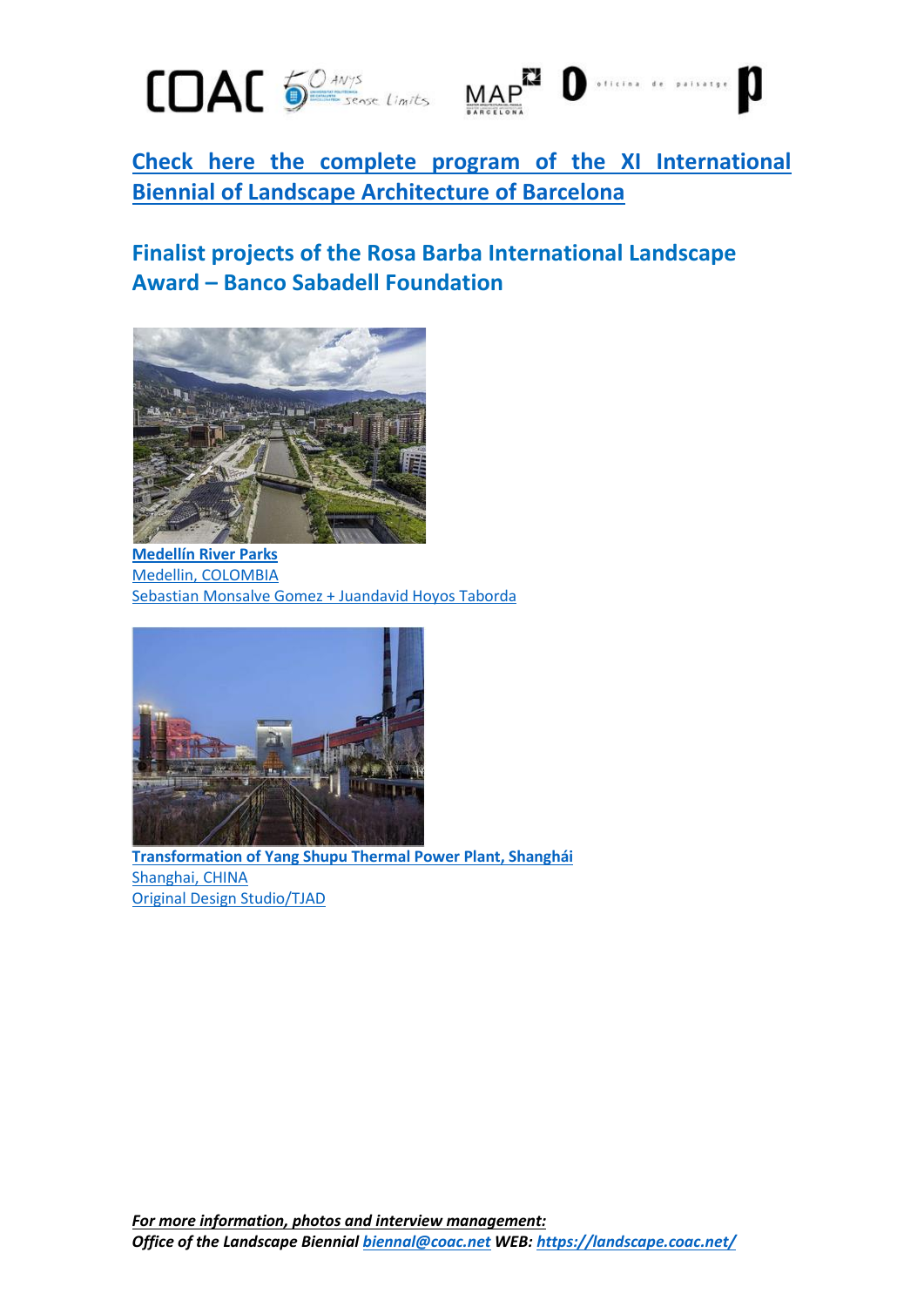





**[Ribeirinho Oriente](https://landscape.coac.net/parque-ribeirinho-oriente) Park** [Lisbon, Portugal](https://landscape.coac.net/parque-ribeirinho-oriente) F|C - [Arquitectura Paisagista](https://landscape.coac.net/parque-ribeirinho-oriente)



**[Schelde Quays in South Sint-Andries](https://landscape.coac.net/sint-andries-en-zuid-antwerpen-belgie)** [Antwerp, Belgium](https://landscape.coac.net/sint-andries-en-zuid-antwerpen-belgie) PROAP - [Estudos e Projectos de Arquitectura Paisagista Lda](https://landscape.coac.net/sint-andries-en-zuid-antwerpen-belgie)



**[INTERNATIONAL GEODESIGN COLLABORATION](https://landscape.coac.net/international-geodesign-collaboration)** [London, United Kingdom](https://landscape.coac.net/international-geodesign-collaboration) [Carl Steinitz for IGC core group and the current 140 university teams which are participants](https://landscape.coac.net/international-geodesign-collaboration)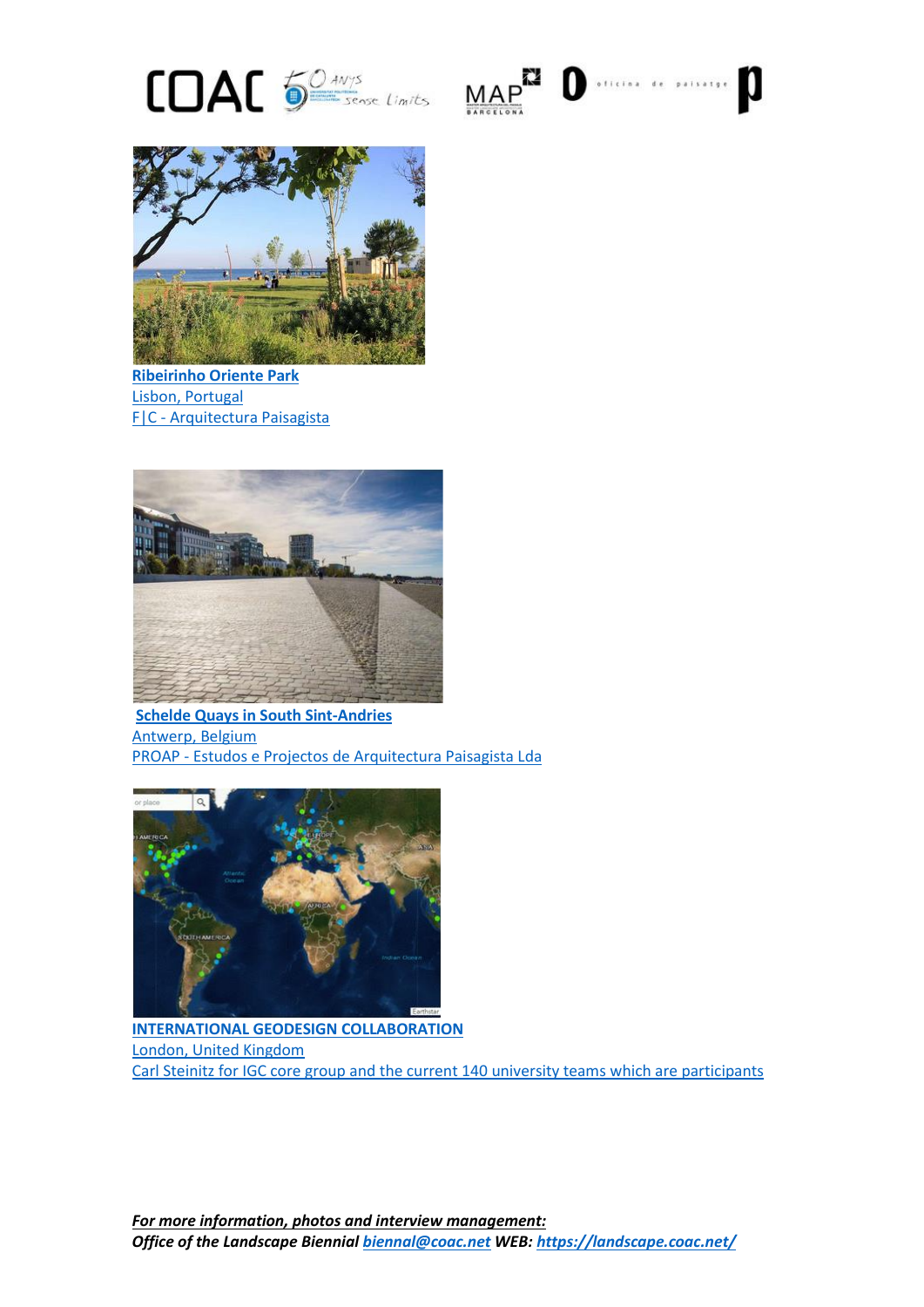





**[Brooklyn Bridge Park](https://landscape.coac.net/brooklyn-bridge-park)** [Brooklyn, New York](https://landscape.coac.net/brooklyn-bridge-park) (USA) [Michael Van Valkenburgh Associates, Inc.](https://landscape.coac.net/brooklyn-bridge-park) – Landscape Architect



**[Chulalongkorn University Centenary](https://landscape.coac.net/parque-universidad-de-chulalongkorn) Park** [Bangkok, Thailand](https://landscape.coac.net/parque-universidad-de-chulalongkorn) **[LANDPROCESS](https://landscape.coac.net/parque-universidad-de-chulalongkorn)** 



**Girona['s Shores](https://landscape.coac.net/las-veras-de-girona)** [Girona, Spain](https://landscape.coac.net/las-veras-de-girona) EMF- [Estudi Martí Franch](https://landscape.coac.net/las-veras-de-girona)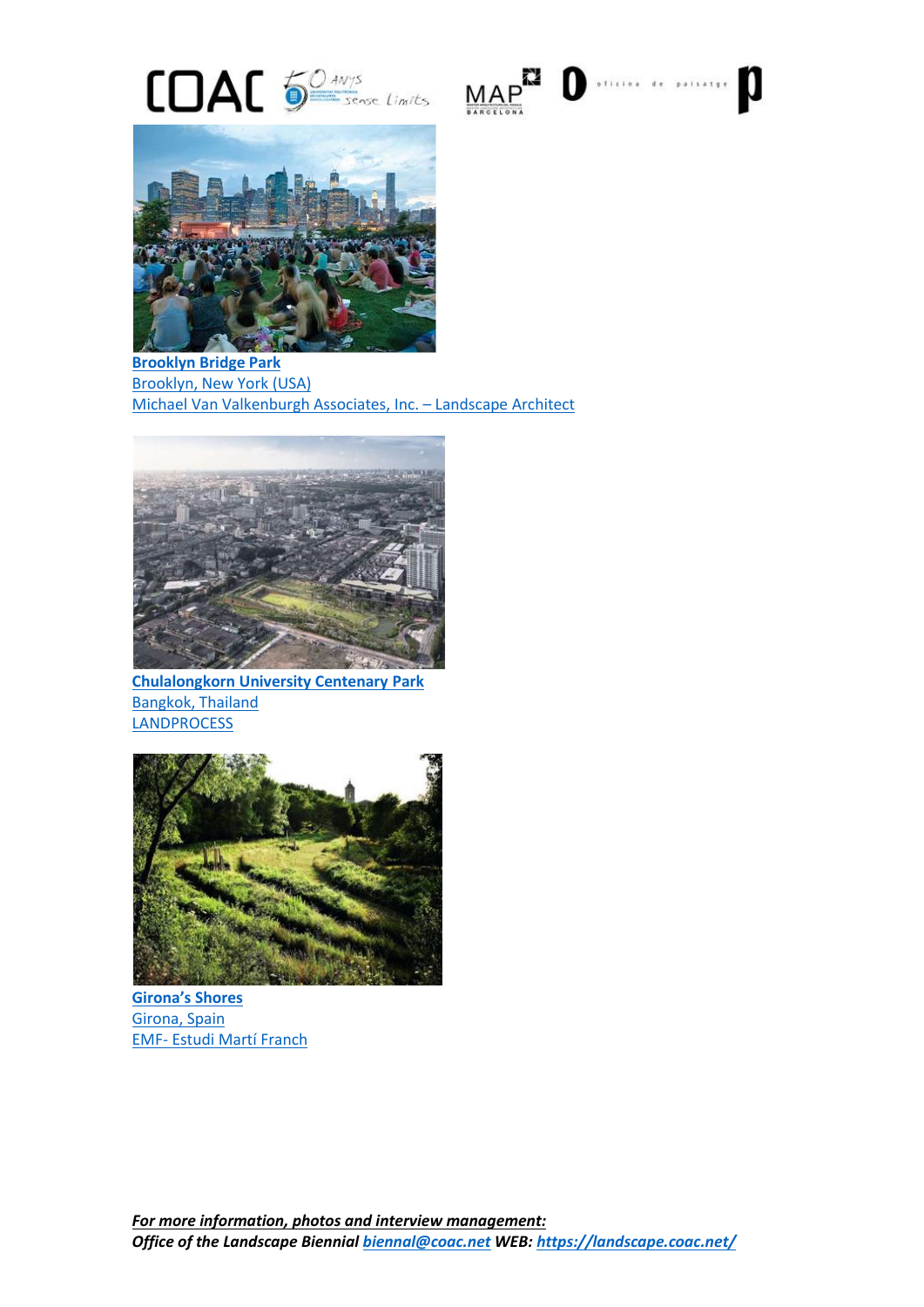





**[La Mexicana](https://landscape.coac.net/node/4915) Park** Mexico [City, Mexico](https://landscape.coac.net/node/4915) Grupo de Diseño Urbano [\(GDU\) + Víctor Márquez \(VMA\)](https://landscape.coac.net/node/4915)



**[Central Park, Valencia](https://landscape.coac.net/parque-central-valencia)** [Valencia, Spain](https://landscape.coac.net/parque-central-valencia) [Gustafson Porter + Bowman](https://landscape.coac.net/parque-central-valencia)



**[The tropics and the built landscape Urban Center of Medellin Colombia](https://landscape.coac.net/centro-urbano-de-medellin-colombia)** [Medellin, Colombia](https://landscape.coac.net/centro-urbano-de-medellin-colombia) [AEU](https://landscape.coac.net/centro-urbano-de-medellin-colombia)